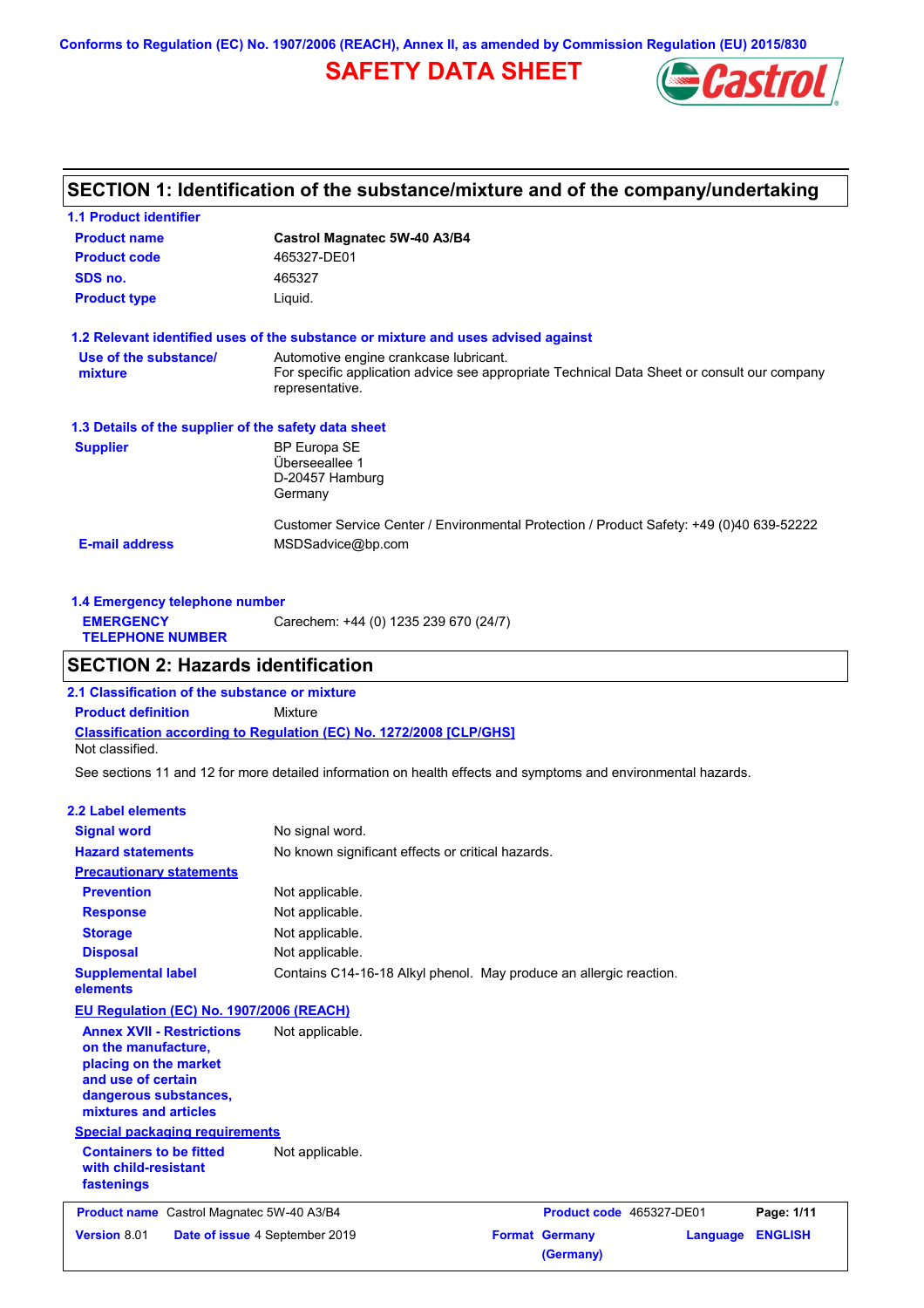### **SECTION 2: Hazards identification**

| <b>Tactile warning of danger</b>                                                                                         | Not applicable.                                                                                                                                                                                                          |
|--------------------------------------------------------------------------------------------------------------------------|--------------------------------------------------------------------------------------------------------------------------------------------------------------------------------------------------------------------------|
| 2.3 Other hazards                                                                                                        |                                                                                                                                                                                                                          |
| <b>Results of PBT and vPvB</b><br>assessment                                                                             | Product does not meet the criteria for PBT or vPvB according to Regulation (EC) No. 1907/2006,<br>Annex XIII.                                                                                                            |
| <b>Product meets the criteria</b><br>for PBT or vPvB according<br>to Regulation (EC) No.<br><b>1907/2006, Annex XIII</b> | This mixture does not contain any substances that are assessed to be a PBT or a vPvB.                                                                                                                                    |
| Other hazards which do<br>not result in classification                                                                   | Defatting to the skin.<br>USED ENGINE OILS<br>Used engine oil may contain hazardous components which have the potential to cause skin<br>cancer.<br>See Toxicological Information, section 11 of this Safety Data Sheet. |

### **SECTION 3: Composition/information on ingredients**

#### **3.2 Mixtures**

**Product definition**

**Mixture** 

Chemically modified base oil Proprietary performance additives.

| <b>Product/ingredient</b><br>name                                       | <b>Identifiers</b>                                                                   | %         | <b>Regulation (EC) No.</b><br><b>1272/2008 [CLP]</b> | <b>Type</b> |
|-------------------------------------------------------------------------|--------------------------------------------------------------------------------------|-----------|------------------------------------------------------|-------------|
| Lubricating oils (petroleum), C20-50,<br>hydrotreated neutral oil-based | REACH #: 01-2119474889-13<br>EC: 276-738-4<br>CAS: 72623-87-1<br>Index: 649-483-00-5 | 225 - ≤50 | Asp. Tox. 1, H304                                    | $[1]$       |

**See Section 16 for the full text of the H statements declared above.**

#### Type

[1] Substance classified with a health or environmental hazard

[2] Substance with a workplace exposure limit

[3] Substance meets the criteria for PBT according to Regulation (EC) No. 1907/2006, Annex XIII

[4] Substance meets the criteria for vPvB according to Regulation (EC) No. 1907/2006, Annex XIII

[5] Substance of equivalent concern

[6] Additional disclosure due to company policy

Occupational exposure limits, if available, are listed in Section 8.

### **SECTION 4: First aid measures**

#### Do not induce vomiting unless directed to do so by medical personnel. Get medical attention if symptoms occur. In case of contact, immediately flush eyes with plenty of water for at least 15 minutes. Eyelids should be held away from the eyeball to ensure thorough rinsing. Check for and remove any contact lenses. Get medical attention. **4.1 Description of first aid measures** If inhaled, remove to fresh air. Get medical attention if symptoms occur. **Ingestion Inhalation Eye contact Protection of first-aiders** No action shall be taken involving any personal risk or without suitable training. **Skin contact** Wash skin thoroughly with soap and water or use recognised skin cleanser. Remove contaminated clothing and shoes. Wash clothing before reuse. Clean shoes thoroughly before reuse. Get medical attention if irritation develops.

### **4.2 Most important symptoms and effects, both acute and delayed**

See Section 11 for more detailed information on health effects and symptoms. **Potential acute health effects Inhalation** Vapour inhalation under ambient conditions is not normally a problem due to low vapour pressure. **Ingestion** No known significant effects or critical hazards. **Skin contact** Defatting to the skin. May cause skin dryness and irritation. **Eye contact** No known significant effects or critical hazards. **Delayed and immediate effects as well as chronic effects from short and long-term exposure Inhalation Inhalation** Overexposure to the inhalation of airborne droplets or aerosols may cause irritation of the respiratory tract.

| <b>Product name</b> Castrol Magnatec 5W-40 A3/B4 |                                       | <b>Product code</b> 465327-DE01 |                       | Page: 2/11              |  |
|--------------------------------------------------|---------------------------------------|---------------------------------|-----------------------|-------------------------|--|
| <b>Version 8.01</b>                              | <b>Date of issue 4 September 2019</b> |                                 | <b>Format Germany</b> | <b>Language ENGLISH</b> |  |
|                                                  |                                       |                                 | (Germany)             |                         |  |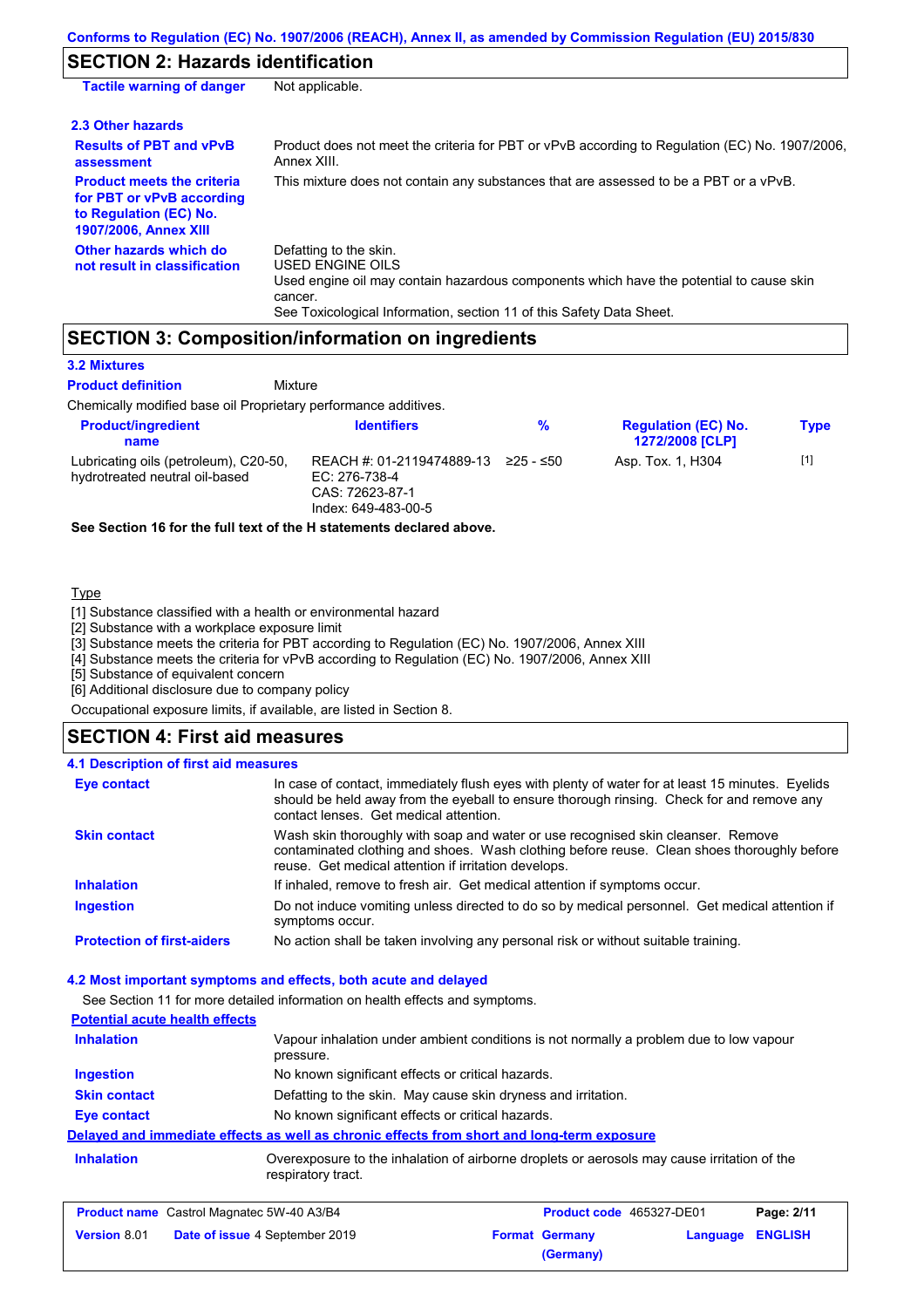|                                                           | Conforms to Regulation (EC) No. 1907/2006 (REACH), Annex II, as amended by Commission Regulation (EU) 2015/830                                                                                                                                                                                                                                                    |
|-----------------------------------------------------------|-------------------------------------------------------------------------------------------------------------------------------------------------------------------------------------------------------------------------------------------------------------------------------------------------------------------------------------------------------------------|
| <b>SECTION 4: First aid measures</b>                      |                                                                                                                                                                                                                                                                                                                                                                   |
| <b>Ingestion</b>                                          | Ingestion of large quantities may cause nausea and diarrhoea.                                                                                                                                                                                                                                                                                                     |
| <b>Skin contact</b>                                       | Prolonged or repeated contact can defat the skin and lead to irritation and/or dermatitis.                                                                                                                                                                                                                                                                        |
| <b>Eye contact</b>                                        | Potential risk of transient stinging or redness if accidental eye contact occurs.                                                                                                                                                                                                                                                                                 |
|                                                           | 4.3 Indication of any immediate medical attention and special treatment needed                                                                                                                                                                                                                                                                                    |
| <b>Notes to physician</b>                                 | Treatment should in general be symptomatic and directed to relieving any effects.                                                                                                                                                                                                                                                                                 |
| <b>SECTION 5: Firefighting measures</b>                   |                                                                                                                                                                                                                                                                                                                                                                   |
| 5.1 Extinguishing media                                   |                                                                                                                                                                                                                                                                                                                                                                   |
| <b>Suitable extinguishing</b><br>media                    | In case of fire, use foam, dry chemical or carbon dioxide extinguisher or spray.                                                                                                                                                                                                                                                                                  |
| <b>Unsuitable extinguishing</b><br>media                  | Do not use water jet. The use of a water jet may cause the fire to spread by splashing the<br>burning product.                                                                                                                                                                                                                                                    |
| 5.2 Special hazards arising from the substance or mixture |                                                                                                                                                                                                                                                                                                                                                                   |
| <b>Hazards from the</b><br>substance or mixture           | In a fire or if heated, a pressure increase will occur and the container may burst.                                                                                                                                                                                                                                                                               |
| <b>Hazardous combustion</b><br><b>products</b>            | Combustion products may include the following:<br>carbon oxides (CO, CO <sub>2</sub> ) (carbon monoxide, carbon dioxide)                                                                                                                                                                                                                                          |
| <b>5.3 Advice for firefighters</b>                        |                                                                                                                                                                                                                                                                                                                                                                   |
| <b>Special precautions for</b><br>fire-fighters           | No action shall be taken involving any personal risk or without suitable training. Promptly<br>isolate the scene by removing all persons from the vicinity of the incident if there is a fire.                                                                                                                                                                    |
| <b>Special protective</b><br>equipment for fire-fighters  | Fire-fighters should wear appropriate protective equipment and self-contained breathing<br>apparatus (SCBA) with a full face-piece operated in positive pressure mode. Clothing for fire-<br>fighters (including helmets, protective boots and gloves) conforming to European standard EN<br>469 will provide a basic level of protection for chemical incidents. |

### **SECTION 6: Accidental release measures**

### **6.1 Personal precautions, protective equipment and emergency procedures**

| For non-emergency<br>personnel                           | No action shall be taken involving any personal risk or without suitable training. Evacuate<br>surrounding areas. Keep unnecessary and unprotected personnel from entering. Do not touch<br>or walk through spilt material. Floors may be slippery; use care to avoid falling. Put on<br>appropriate personal protective equipment.                                                            |
|----------------------------------------------------------|------------------------------------------------------------------------------------------------------------------------------------------------------------------------------------------------------------------------------------------------------------------------------------------------------------------------------------------------------------------------------------------------|
| For emergency responders                                 | If specialised clothing is required to deal with the spillage, take note of any information in<br>Section 8 on suitable and unsuitable materials. See also the information in "For non-<br>emergency personnel".                                                                                                                                                                               |
| <b>6.2 Environmental</b><br>precautions                  | Avoid dispersal of spilt material and runoff and contact with soil, waterways, drains and sewers.<br>Inform the relevant authorities if the product has caused environmental pollution (sewers,<br>waterways, soil or air).                                                                                                                                                                    |
| 6.3 Methods and material for containment and cleaning up |                                                                                                                                                                                                                                                                                                                                                                                                |
| <b>Small spill</b>                                       | Stop leak if without risk. Move containers from spill area. Absorb with an inert material and<br>place in an appropriate waste disposal container. Dispose of via a licensed waste disposal<br>contractor.                                                                                                                                                                                     |
| Large spill                                              | Stop leak if without risk. Move containers from spill area. Prevent entry into sewers, water<br>courses, basements or confined areas. Contain and collect spillage with non-combustible,<br>absorbent material e.g. sand, earth, vermiculite or diatomaceous earth and place in container<br>for disposal according to local regulations. Dispose of via a licensed waste disposal contractor. |
| 6.4 Reference to other<br><b>sections</b>                | See Section 1 for emergency contact information.<br>See Section 5 for firefighting measures.                                                                                                                                                                                                                                                                                                   |
|                                                          | See Section 8 for information on appropriate personal protective equipment.<br>See Section 12 for environmental precautions.<br>See Section 13 for additional waste treatment information.                                                                                                                                                                                                     |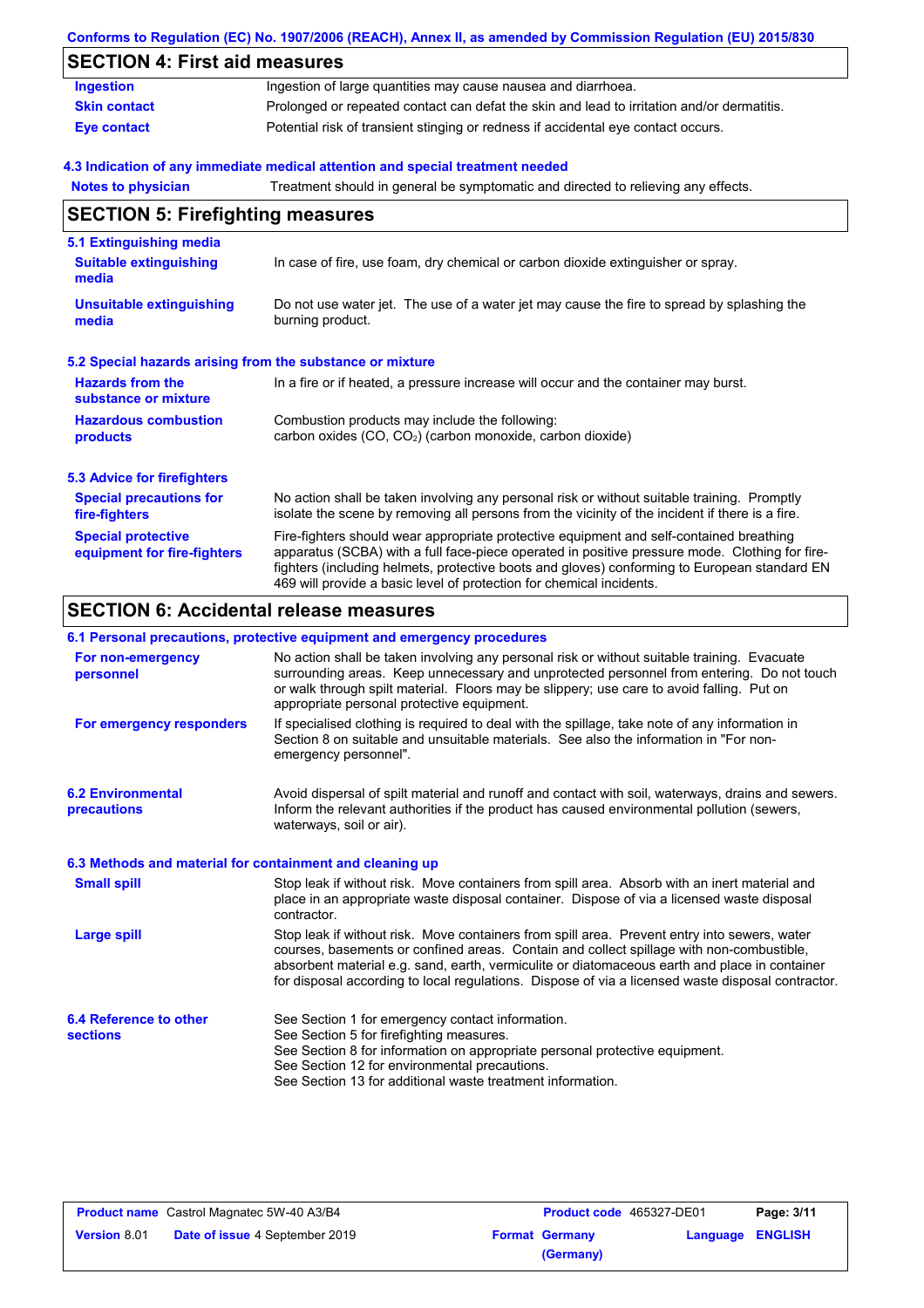### **SECTION 7: Handling and storage**

| <b>Protective measures</b>                                                           | Put on appropriate personal protective equipment.                                                                                                                                                                                                                                                                                                                                                                                                                                        |
|--------------------------------------------------------------------------------------|------------------------------------------------------------------------------------------------------------------------------------------------------------------------------------------------------------------------------------------------------------------------------------------------------------------------------------------------------------------------------------------------------------------------------------------------------------------------------------------|
| <b>Advice on general</b><br>occupational hygiene                                     | Eating, drinking and smoking should be prohibited in areas where this material is handled.<br>stored and processed. Wash thoroughly after handling. Remove contaminated clothing and<br>protective equipment before entering eating areas. See also Section 8 for additional<br>information on hygiene measures.                                                                                                                                                                         |
| <b>7.2 Conditions for safe</b><br>storage, including any<br><i>incompatibilities</i> | Store in accordance with local regulations. Store in a dry, cool and well-ventilated area, away<br>from incompatible materials (see Section 10). Keep away from heat and direct sunlight. Keep<br>container tightly closed and sealed until ready for use. Containers that have been opened must<br>be carefully resealed and kept upright to prevent leakage. Store and use only in equipment/<br>containers designed for use with this product. Do not store in unlabelled containers. |
| <b>Not suitable</b>                                                                  | Prolonged exposure to elevated temperature.                                                                                                                                                                                                                                                                                                                                                                                                                                              |
| <b>Germany - Storage code</b>                                                        | 10                                                                                                                                                                                                                                                                                                                                                                                                                                                                                       |

#### **7.3 Specific end use(s) Recommendations**

See section 1.2 and Exposure scenarios in annex, if applicable.

### **SECTION 8: Exposure controls/personal protection**

### **8.1 Control parameters**

**Occupational exposure limits**

No exposure limit value known.

#### **Recommended monitoring procedures**

If this product contains ingredients with exposure limits, personal, workplace atmosphere or biological monitoring may be required to determine the effectiveness of the ventilation or other control measures and/or the necessity to use respiratory protective equipment. Reference should be made to monitoring standards, such as the following: European Standard EN 689 (Workplace atmospheres - Guidance for the assessment of exposure by inhalation to chemical agents for comparison with limit values and measurement strategy) European Standard EN 14042 (Workplace atmospheres - Guide for the application and use of procedures for the assessment of exposure to chemical and biological agents) European Standard EN 482 (Workplace atmospheres - General requirements for the performance of procedures for the measurement of chemical agents) Reference to national guidance documents for methods for the determination of hazardous substances will also be required.

**(Germany)**

#### **Derived No Effect Level**

No DNELs/DMELs available.

#### **Predicted No Effect Concentration**

No PNECs available

| <b>8.2 Exposure controls</b>                          |                                                                                                                                                                                                                                                                                                                                                                                                                                                                                                                                                                                                                                                                                                                                                                                                                                                                                                                                                                                                         |                          |          |                |
|-------------------------------------------------------|---------------------------------------------------------------------------------------------------------------------------------------------------------------------------------------------------------------------------------------------------------------------------------------------------------------------------------------------------------------------------------------------------------------------------------------------------------------------------------------------------------------------------------------------------------------------------------------------------------------------------------------------------------------------------------------------------------------------------------------------------------------------------------------------------------------------------------------------------------------------------------------------------------------------------------------------------------------------------------------------------------|--------------------------|----------|----------------|
| <b>Appropriate engineering</b><br><b>controls</b>     | Provide exhaust ventilation or other engineering controls to keep the relevant airborne<br>concentrations below their respective occupational exposure limits.<br>All activities involving chemicals should be assessed for their risks to health, to ensure<br>exposures are adequately controlled. Personal protective equipment should only be considered<br>after other forms of control measures (e.g. engineering controls) have been suitably evaluated.<br>Personal protective equipment should conform to appropriate standards, be suitable for use, be<br>kept in good condition and properly maintained.<br>Your supplier of personal protective equipment should be consulted for advice on selection and<br>appropriate standards. For further information contact your national organisation for standards.<br>The final choice of protective equipment will depend upon a risk assessment. It is important to<br>ensure that all items of personal protective equipment are compatible. |                          |          |                |
| <b>Individual protection measures</b>                 |                                                                                                                                                                                                                                                                                                                                                                                                                                                                                                                                                                                                                                                                                                                                                                                                                                                                                                                                                                                                         |                          |          |                |
| <b>Hygiene measures</b>                               | Wash hands, forearms and face thoroughly after handling chemical products, before eating,<br>smoking and using the lavatory and at the end of the working period. Ensure that eyewash<br>stations and safety showers are close to the workstation location.                                                                                                                                                                                                                                                                                                                                                                                                                                                                                                                                                                                                                                                                                                                                             |                          |          |                |
| <b>Respiratory protection</b>                         | In case of insufficient ventilation, wear suitable respiratory equipment.<br>The correct choice of respiratory protection depends upon the chemicals being handled, the<br>conditions of work and use, and the condition of the respiratory equipment. Safety procedures<br>should be developed for each intended application. Respiratory protection equipment should<br>therefore be chosen in consultation with the supplier/manufacturer and with a full assessment<br>of the working conditions.                                                                                                                                                                                                                                                                                                                                                                                                                                                                                                   |                          |          |                |
| <b>Eye/face protection</b>                            | Safety glasses with side shields.                                                                                                                                                                                                                                                                                                                                                                                                                                                                                                                                                                                                                                                                                                                                                                                                                                                                                                                                                                       |                          |          |                |
| <b>Skin protection</b>                                |                                                                                                                                                                                                                                                                                                                                                                                                                                                                                                                                                                                                                                                                                                                                                                                                                                                                                                                                                                                                         |                          |          |                |
| <b>Product name</b> Castrol Magnatec 5W-40 A3/B4      |                                                                                                                                                                                                                                                                                                                                                                                                                                                                                                                                                                                                                                                                                                                                                                                                                                                                                                                                                                                                         | Product code 465327-DE01 |          | Page: 4/11     |
| Date of issue 4 September 2019<br><b>Version 8.01</b> |                                                                                                                                                                                                                                                                                                                                                                                                                                                                                                                                                                                                                                                                                                                                                                                                                                                                                                                                                                                                         | <b>Format Germany</b>    | Language | <b>ENGLISH</b> |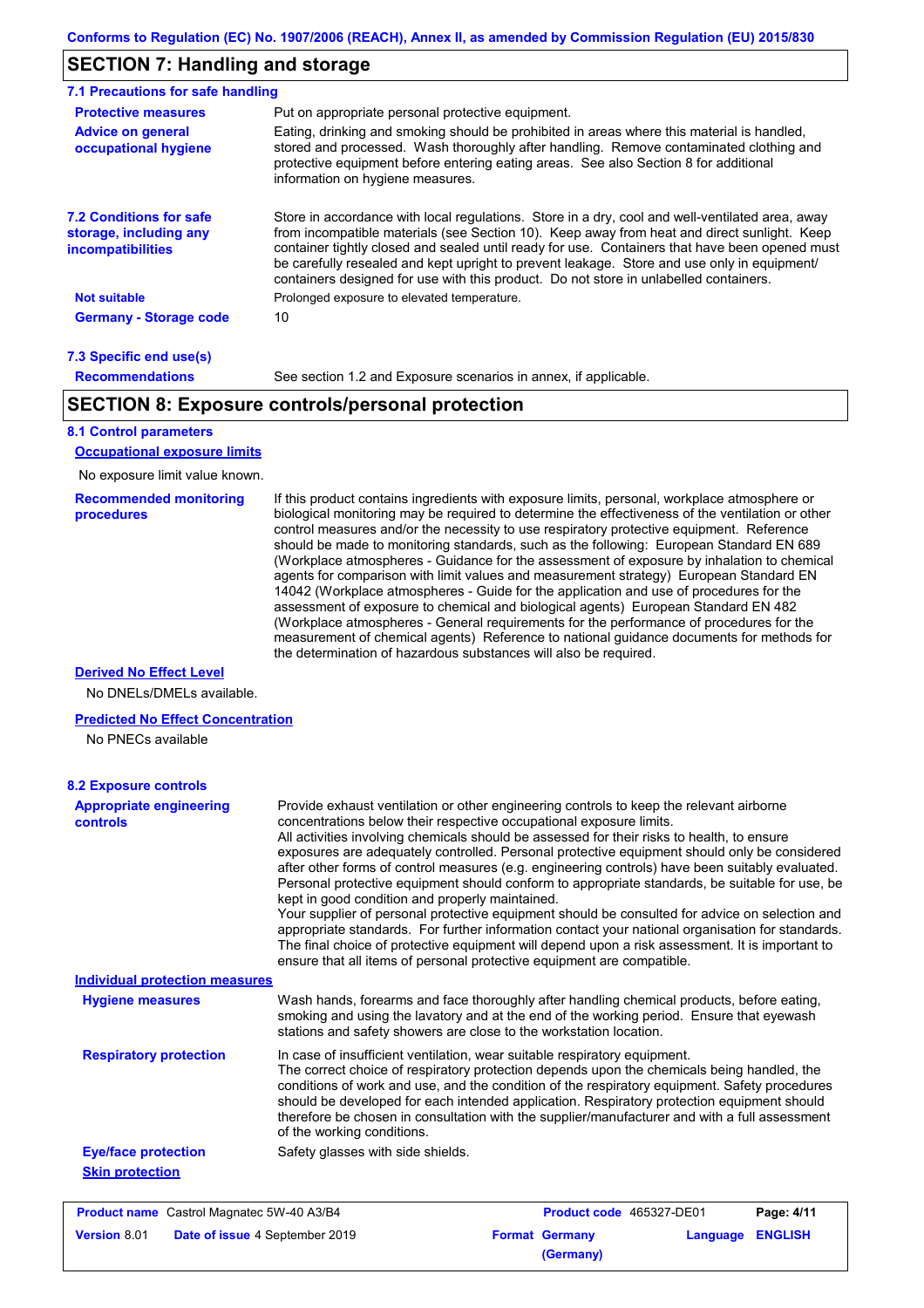### **SECTION 8: Exposure controls/personal protection**

**Hand protection** 

|  | <b>General Information:</b> |
|--|-----------------------------|
|--|-----------------------------|

Because specific work environments and material handling practices vary, safety procedures should be developed for each intended application. The correct choice of protective gloves depends upon the chemicals being handled, and the conditions of work and use. Most gloves provide protection for only a limited time before they must be discarded and replaced (even the best chemically resistant gloves will break down after repeated chemical exposures).

Gloves should be chosen in consultation with the supplier / manufacturer and taking account of a full assessment of the working conditions.

Recommended: Nitrile gloves. **Breakthrough time:**

Breakthrough time data are generated by glove manufacturers under laboratory test conditions and represent how long a glove can be expected to provide effective permeation resistance. It is important when following breakthrough time recommendations that actual workplace conditions are taken into account. Always consult with your glove supplier for up-to-date technical information on breakthrough times for the recommended glove type. Our recommendations on the selection of gloves are as follows:

Continuous contact:

Gloves with a minimum breakthrough time of 240 minutes, or >480 minutes if suitable gloves can be obtained.

If suitable gloves are not available to offer that level of protection, gloves with shorter breakthrough times may be acceptable as long as appropriate glove maintenance and replacement regimes are determined and adhered to.

Short-term / splash protection:

Recommended breakthrough times as above.

It is recognised that for short-term, transient exposures, gloves with shorter breakthrough times may commonly be used. Therefore, appropriate maintenance and replacement regimes must be determined and rigorously followed.

#### **Glove Thickness:**

For general applications, we recommend gloves with a thickness typically greater than 0.35 mm.

It should be emphasised that glove thickness is not necessarily a good predictor of glove resistance to a specific chemical, as the permeation efficiency of the glove will be dependent on the exact composition of the glove material. Therefore, glove selection should also be based on consideration of the task requirements and knowledge of breakthrough times. Glove thickness may also vary depending on the glove manufacturer, the glove type and the glove model. Therefore, the manufacturers' technical data should always be taken into account to ensure selection of the most appropriate glove for the task.

Note: Depending on the activity being conducted, gloves of varying thickness may be required for specific tasks. For example:

 • Thinner gloves (down to 0.1 mm or less) may be required where a high degree of manual dexterity is needed. However, these gloves are only likely to give short duration protection and would normally be just for single use applications, then disposed of.

 • Thicker gloves (up to 3 mm or more) may be required where there is a mechanical (as well as a chemical) risk i.e. where there is abrasion or puncture potential.

**Skin and body**

Use of protective clothing is good industrial practice.

Personal protective equipment for the body should be selected based on the task being performed and the risks involved and should be approved by a specialist before handling this product.

Cotton or polyester/cotton overalls will only provide protection against light superficial contamination that will not soak through to the skin. Overalls should be laundered on a regular basis. When the risk of skin exposure is high (e.g. when cleaning up spillages or if there is a risk of splashing) then chemical resistant aprons and/or impervious chemical suits and boots will be required.

| <b>Product name</b> Castrol Magnatec 5W-40 A3/B4 |                                       | <b>Product code</b> 465327-DE01 |                       | Page: 5/11              |  |
|--------------------------------------------------|---------------------------------------|---------------------------------|-----------------------|-------------------------|--|
| <b>Version 8.01</b>                              | <b>Date of issue 4 September 2019</b> |                                 | <b>Format Germany</b> | <b>Language ENGLISH</b> |  |
|                                                  |                                       |                                 | (Germany)             |                         |  |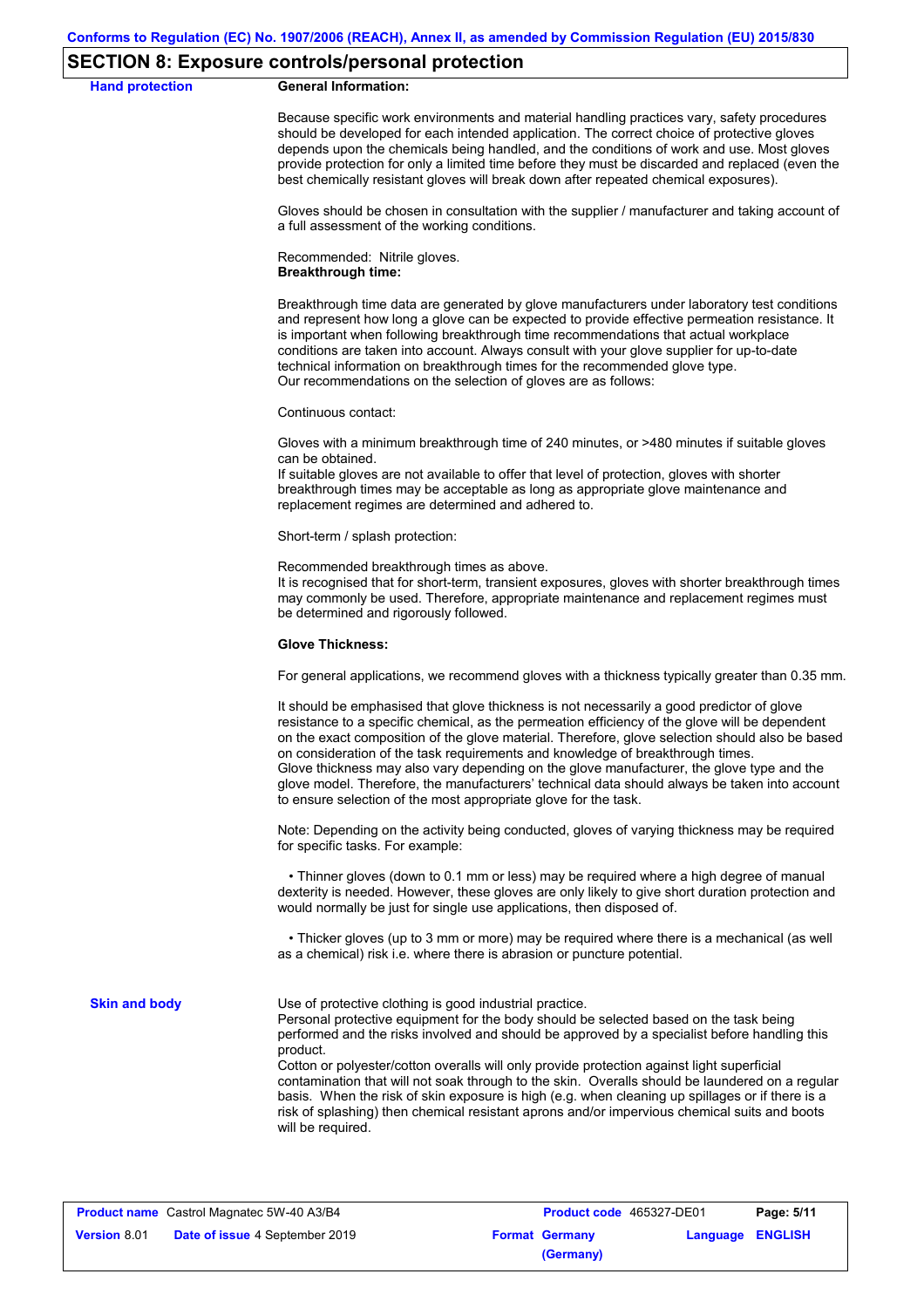# **SECTION 8: Exposure controls/personal protection**

| <b>Refer to standards:</b>                | Respiratory protection: EN 529                                                                                                                                                                                                                                                                                                |
|-------------------------------------------|-------------------------------------------------------------------------------------------------------------------------------------------------------------------------------------------------------------------------------------------------------------------------------------------------------------------------------|
|                                           | Gloves: EN 420, EN 374                                                                                                                                                                                                                                                                                                        |
|                                           | Eye protection: EN 166                                                                                                                                                                                                                                                                                                        |
|                                           | Filtering half-mask: EN 149                                                                                                                                                                                                                                                                                                   |
|                                           | Filtering half-mask with valve: EN 405                                                                                                                                                                                                                                                                                        |
|                                           | Half-mask: EN 140 plus filter                                                                                                                                                                                                                                                                                                 |
|                                           | Full-face mask: EN 136 plus filter                                                                                                                                                                                                                                                                                            |
|                                           | Particulate filters: EN 143                                                                                                                                                                                                                                                                                                   |
|                                           | Gas/combined filters: EN 14387                                                                                                                                                                                                                                                                                                |
| <b>Environmental exposure</b><br>controls | Emissions from ventilation or work process equipment should be checked to ensure they<br>comply with the requirements of environmental protection legislation. In some cases, fume<br>scrubbers, filters or engineering modifications to the process equipment will be necessary to<br>reduce emissions to acceptable levels. |

### **SECTION 9: Physical and chemical properties**

### **9.1 Information on basic physical and chemical properties**

| <b>Appearance</b>                                      |                                                                                                                            |
|--------------------------------------------------------|----------------------------------------------------------------------------------------------------------------------------|
| <b>Physical state</b>                                  | Liquid.                                                                                                                    |
| <b>Colour</b>                                          | Not available.                                                                                                             |
| <b>Odour</b>                                           | Not available.                                                                                                             |
| <b>Odour threshold</b>                                 | Not available.                                                                                                             |
| pH                                                     | Not available.                                                                                                             |
| <b>Melting point/freezing point</b>                    | Not available.                                                                                                             |
| Initial boiling point and boiling<br>range             | Not available.                                                                                                             |
| <b>Pour point</b>                                      | -45 $^{\circ}$ C                                                                                                           |
| <b>Flash point</b>                                     | Closed cup: 212°C (413.6°F) [Pensky-Martens.]                                                                              |
| <b>Evaporation rate</b>                                | Not available.                                                                                                             |
| <b>Flammability (solid, gas)</b>                       | Not available.                                                                                                             |
| <b>Upper/lower flammability or</b><br>explosive limits | Not available.                                                                                                             |
| <b>Vapour pressure</b>                                 | Not available.                                                                                                             |
| <b>Vapour density</b>                                  | Not available.                                                                                                             |
| <b>Relative density</b>                                | Not available.                                                                                                             |
| <b>Density</b>                                         | 852 kg/m <sup>3</sup> (0.852 g/cm <sup>3</sup> ) at 15°C                                                                   |
| <b>Solubility(ies)</b>                                 | insoluble in water.                                                                                                        |
| <b>Partition coefficient: n-octanol/</b><br>water      | Not available.                                                                                                             |
| <b>Auto-ignition temperature</b>                       | Not available.                                                                                                             |
| <b>Decomposition temperature</b>                       | Not available.                                                                                                             |
| <b>Viscosity</b>                                       | Kinematic: 79.9 mm <sup>2</sup> /s (79.9 cSt) at 40 $^{\circ}$ C<br>Kinematic: 13.2 mm <sup>2</sup> /s (13.2 cSt) at 100°C |
| <b>Explosive properties</b>                            | Not available.                                                                                                             |
| <b>Oxidising properties</b>                            | Not available.                                                                                                             |

#### **9.2 Other information**

No additional information.

| No specific test data available for this product. Refer to Conditions to avoid and Incompatible<br><b>10.1 Reactivity</b><br>materials for additional information. |                                                                                                                                                                         |                                    |          |                |
|--------------------------------------------------------------------------------------------------------------------------------------------------------------------|-------------------------------------------------------------------------------------------------------------------------------------------------------------------------|------------------------------------|----------|----------------|
| <b>10.2 Chemical stability</b>                                                                                                                                     | The product is stable.                                                                                                                                                  |                                    |          |                |
| 10.3 Possibility of<br>hazardous reactions                                                                                                                         | Under normal conditions of storage and use, hazardous reactions will not occur.<br>Under normal conditions of storage and use, hazardous polymerisation will not occur. |                                    |          |                |
| <b>10.4 Conditions to avoid</b>                                                                                                                                    | Avoid all possible sources of ignition (spark or flame).                                                                                                                |                                    |          |                |
| 10.5 Incompatible materials                                                                                                                                        | Reactive or incompatible with the following materials: oxidising materials.                                                                                             |                                    |          |                |
| <b>Product name</b> Castrol Magnatec 5W-40 A3/B4                                                                                                                   |                                                                                                                                                                         | <b>Product code</b> 465327-DE01    |          | Page: 6/11     |
| <b>Version 8.01</b>                                                                                                                                                | Date of issue 4 September 2019                                                                                                                                          | <b>Format Germany</b><br>(Germany) | Language | <b>ENGLISH</b> |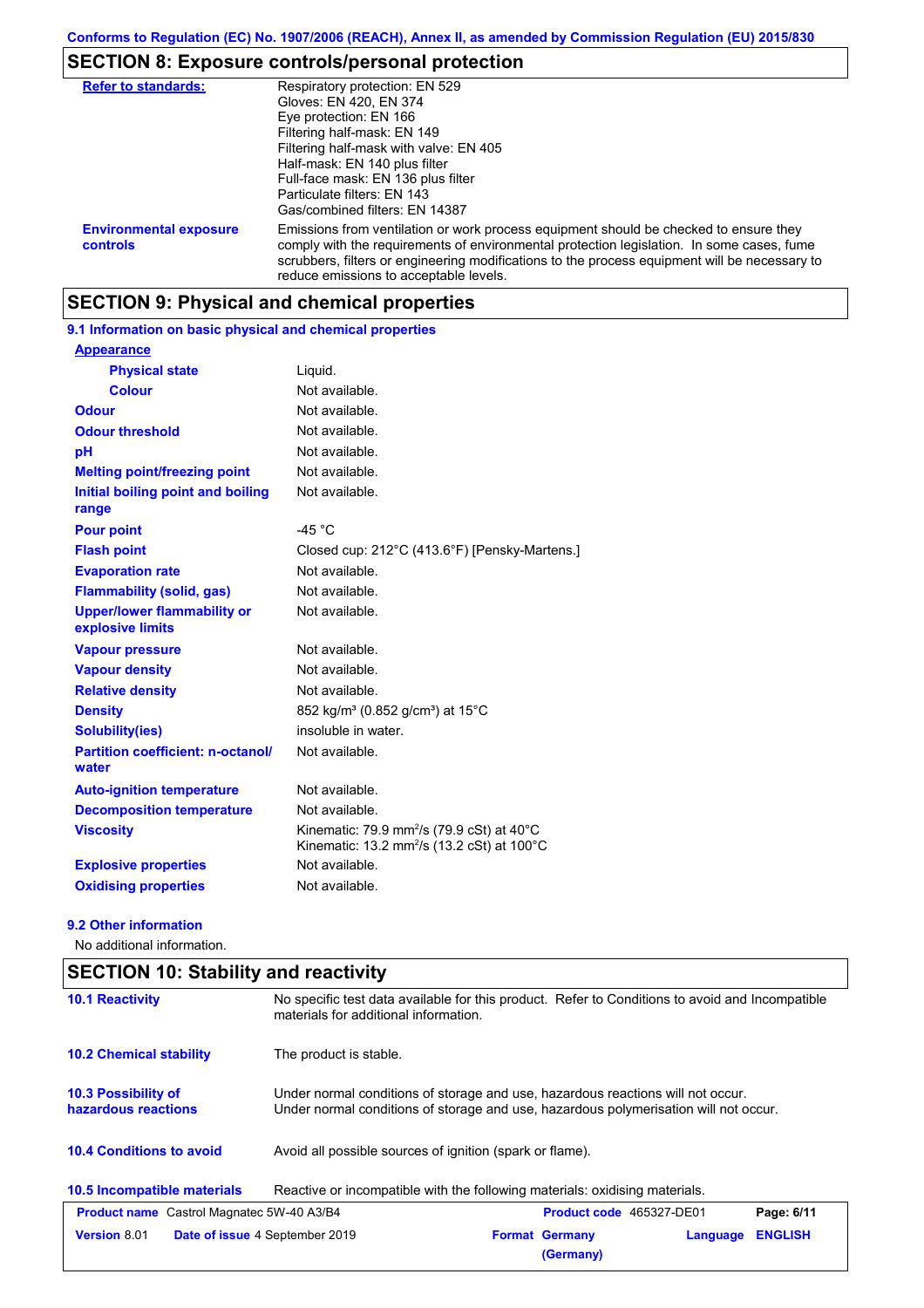### **SECTION 10: Stability and reactivity**

**10.6 Hazardous** 

**decomposition products** Under normal conditions of storage and use, hazardous decomposition products should not be produced.

### **SECTION 11: Toxicological information**

| 11.1 Information on toxicological effects          |                                                                                                                                                                                                                                                                                                                                                                                                                 |
|----------------------------------------------------|-----------------------------------------------------------------------------------------------------------------------------------------------------------------------------------------------------------------------------------------------------------------------------------------------------------------------------------------------------------------------------------------------------------------|
| <b>Acute toxicity estimates</b>                    |                                                                                                                                                                                                                                                                                                                                                                                                                 |
| Not available.                                     |                                                                                                                                                                                                                                                                                                                                                                                                                 |
| <b>Information on likely</b><br>routes of exposure | Routes of entry anticipated: Dermal, Inhalation.                                                                                                                                                                                                                                                                                                                                                                |
| <b>Potential acute health effects</b>              |                                                                                                                                                                                                                                                                                                                                                                                                                 |
| <b>Inhalation</b>                                  | Vapour inhalation under ambient conditions is not normally a problem due to low vapour<br>pressure.                                                                                                                                                                                                                                                                                                             |
| <b>Ingestion</b>                                   | No known significant effects or critical hazards.                                                                                                                                                                                                                                                                                                                                                               |
| <b>Skin contact</b>                                | Defatting to the skin. May cause skin dryness and irritation.                                                                                                                                                                                                                                                                                                                                                   |
| <b>Eye contact</b>                                 | No known significant effects or critical hazards.                                                                                                                                                                                                                                                                                                                                                               |
|                                                    | Symptoms related to the physical, chemical and toxicological characteristics                                                                                                                                                                                                                                                                                                                                    |
| <b>Inhalation</b>                                  | No specific data.                                                                                                                                                                                                                                                                                                                                                                                               |
| <b>Ingestion</b>                                   | No specific data.                                                                                                                                                                                                                                                                                                                                                                                               |
| <b>Skin contact</b>                                | Adverse symptoms may include the following:<br>irritation<br>dryness<br>cracking                                                                                                                                                                                                                                                                                                                                |
| <b>Eye contact</b>                                 | No specific data.                                                                                                                                                                                                                                                                                                                                                                                               |
|                                                    | Delayed and immediate effects as well as chronic effects from short and long-term exposure                                                                                                                                                                                                                                                                                                                      |
| <b>Inhalation</b>                                  | Overexposure to the inhalation of airborne droplets or aerosols may cause irritation of the<br>respiratory tract.                                                                                                                                                                                                                                                                                               |
| <b>Ingestion</b>                                   | Ingestion of large quantities may cause nausea and diarrhoea.                                                                                                                                                                                                                                                                                                                                                   |
| <b>Skin contact</b>                                | Prolonged or repeated contact can defat the skin and lead to irritation and/or dermatitis.                                                                                                                                                                                                                                                                                                                      |
| <b>Eye contact</b>                                 | Potential risk of transient stinging or redness if accidental eye contact occurs.                                                                                                                                                                                                                                                                                                                               |
| <b>Potential chronic health effects</b>            |                                                                                                                                                                                                                                                                                                                                                                                                                 |
| <b>General</b>                                     | <b>USED ENGINE OILS</b><br>Combustion products resulting from the operation of internal combustion engines contaminate<br>engine oils during use. Used engine oil may contain hazardous components which have the<br>potential to cause skin cancer. Frequent or prolonged contact with all types and makes of used<br>engine oil must therefore be avoided and a high standard of personal hygiene maintained. |
| <b>Carcinogenicity</b>                             | No known significant effects or critical hazards.                                                                                                                                                                                                                                                                                                                                                               |
| <b>Mutagenicity</b>                                | No known significant effects or critical hazards.                                                                                                                                                                                                                                                                                                                                                               |
| <b>Developmental effects</b>                       | No known significant effects or critical hazards.                                                                                                                                                                                                                                                                                                                                                               |
| <b>Fertility effects</b>                           | No known significant effects or critical hazards.                                                                                                                                                                                                                                                                                                                                                               |

### **SECTION 12: Ecological information**

**12.1 Toxicity Environmental hazards** Not classified as dangerous

#### **12.2 Persistence and degradability**

Not expected to be rapidly degradable.

#### **12.3 Bioaccumulative potential**

This product is not expected to bioaccumulate through food chains in the environment.

#### **Mobility** Spillages may penetrate the soil causing ground water contamination. **12.4 Mobility in soil Soil/water partition coefficient (KOC)** Not available.

#### **12.5 Results of PBT and vPvB assessment**

Product does not meet the criteria for PBT or vPvB according to Regulation (EC) No. 1907/2006, Annex XIII.

| <b>Product name</b> Castrol Magnatec 5W-40 A3/B4 |                                       | <b>Product code</b> 465327-DE01 |                       | Page: 7/11       |  |
|--------------------------------------------------|---------------------------------------|---------------------------------|-----------------------|------------------|--|
| <b>Version 8.01</b>                              | <b>Date of issue 4 September 2019</b> |                                 | <b>Format Germany</b> | Language ENGLISH |  |
|                                                  |                                       |                                 | (Germany)             |                  |  |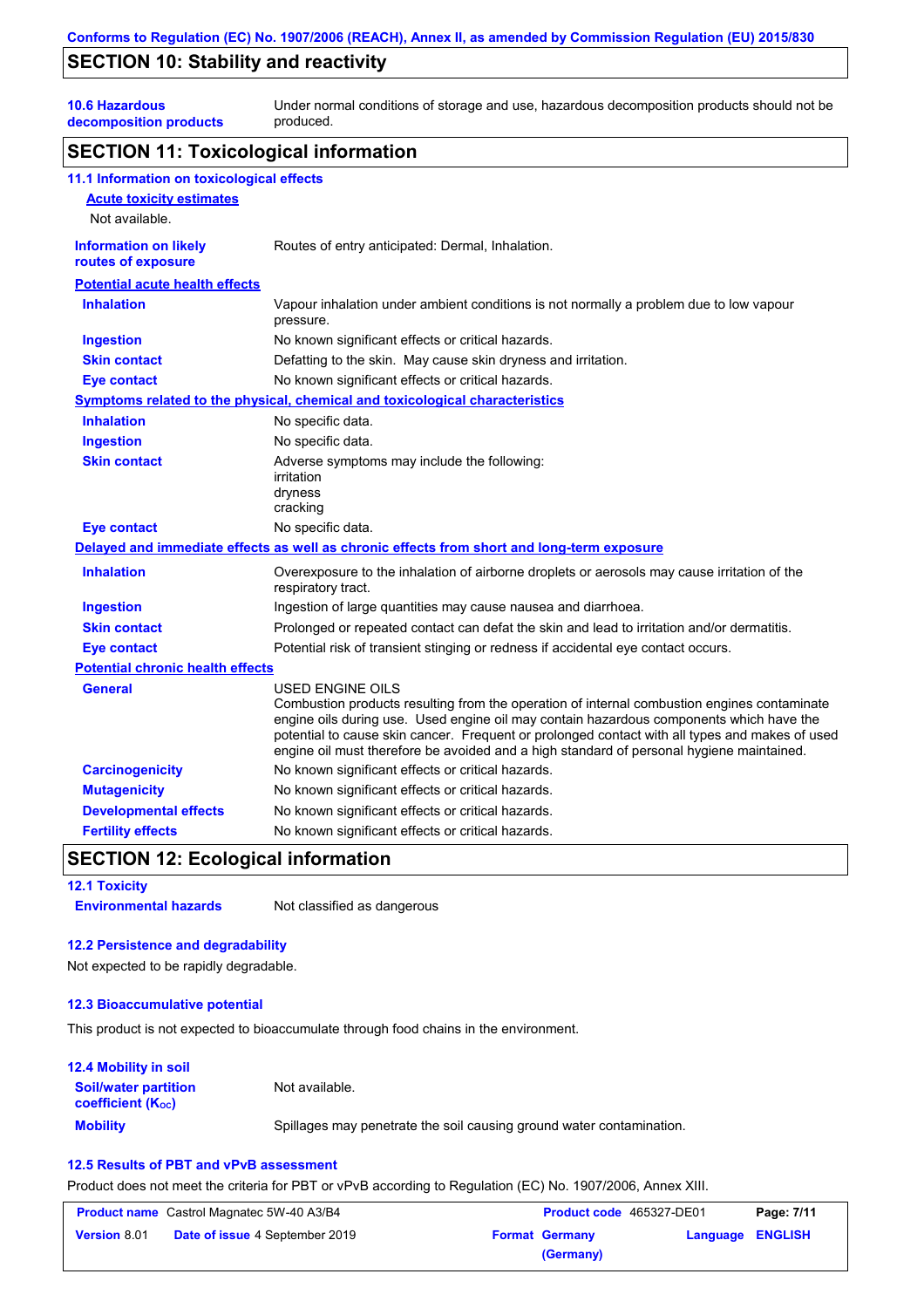### **SECTION 12: Ecological information**

#### **12.6 Other adverse effects**

**Other ecological information**

Spills may form a film on water surfaces causing physical damage to organisms. Oxygen transfer could also be impaired.

### **SECTION 13: Disposal considerations**

#### **13.1 Waste treatment methods**

#### **Product**

**Methods of disposal**

Where possible, arrange for product to be recycled. Dispose of via an authorised person/ licensed waste disposal contractor in accordance with local regulations.

### **Hazardous waste** Yes.

| European waste catalogue (EWC) |                                                                                                                             |
|--------------------------------|-----------------------------------------------------------------------------------------------------------------------------|
| <b>Waste code</b>              | <b>Waste designation</b>                                                                                                    |
| 13 02 05*                      | Imineral-based non-chlorinated engine, gear and lubricating oils                                                            |
|                                | However, deviation from the intended use and/or the presence of any potential contaminants may require an alternative waste |

disposal code to be assigned by the end user.

| <b>Packaging</b>           |                                                                                                                                                                                                                                         |
|----------------------------|-----------------------------------------------------------------------------------------------------------------------------------------------------------------------------------------------------------------------------------------|
| <b>Methods of disposal</b> | Where possible, arrange for product to be recycled. Dispose of via an authorised person/<br>licensed waste disposal contractor in accordance with local regulations.                                                                    |
| <b>Special precautions</b> | This material and its container must be disposed of in a safe way. Empty containers or liners<br>may retain some product residues. Avoid dispersal of spilt material and runoff and contact with<br>soil, waterways, drains and sewers. |
| <b>References</b>          | Commission 2014/955/EU<br>Directive 2008/98/EC                                                                                                                                                                                          |

### **SECTION 14: Transport information**

|                                           | <b>ADR/RID</b> | <b>ADN</b>     | <b>IMDG</b>    | <b>IATA</b>    |  |
|-------------------------------------------|----------------|----------------|----------------|----------------|--|
| 14.1 UN number                            | Not regulated. | Not regulated. | Not regulated. | Not regulated. |  |
| 14.2 UN proper<br>shipping name           |                |                |                |                |  |
| <b>14.3 Transport</b><br>hazard class(es) |                |                | ÷              |                |  |
| 14.4 Packing<br>group                     |                |                |                |                |  |
| 14.5<br><b>Environmental</b><br>hazards   | No.            | No.            | No.            | No.            |  |
| <b>Additional</b><br><b>information</b>   |                |                |                |                |  |

**14.6 Special precautions for user** Not available.

**14.7 Transport in bulk according to Annex II of Marpol and the IBC Code** Not available.

### **SECTION 15: Regulatory information**

**15.1 Safety, health and environmental regulations/legislation specific for the substance or mixture**

### **EU Regulation (EC) No. 1907/2006 (REACH)**

**Annex XIV - List of substances subject to authorisation**

**Annex XIV**

None of the components are listed.

**Substances of very high concern**

#### **Product name** Castrol Magnatec 5W-40 A3/B4 **Product code** 465327-DE01 **Page: 8/11**

| <b>Version 8.01</b> | <b>Date of issue 4 September 2019</b> | <b>Format Germany</b> |
|---------------------|---------------------------------------|-----------------------|
|                     |                                       | (Germany)             |

**Data 2 September 2019 12 September 2019 12 September 2019 12 September 2019 12 September 2019 12 September 2019 12 September 2019 12 September 2019 12 September 2019 12 September 2019 12 September 2019 12 September 2019 1**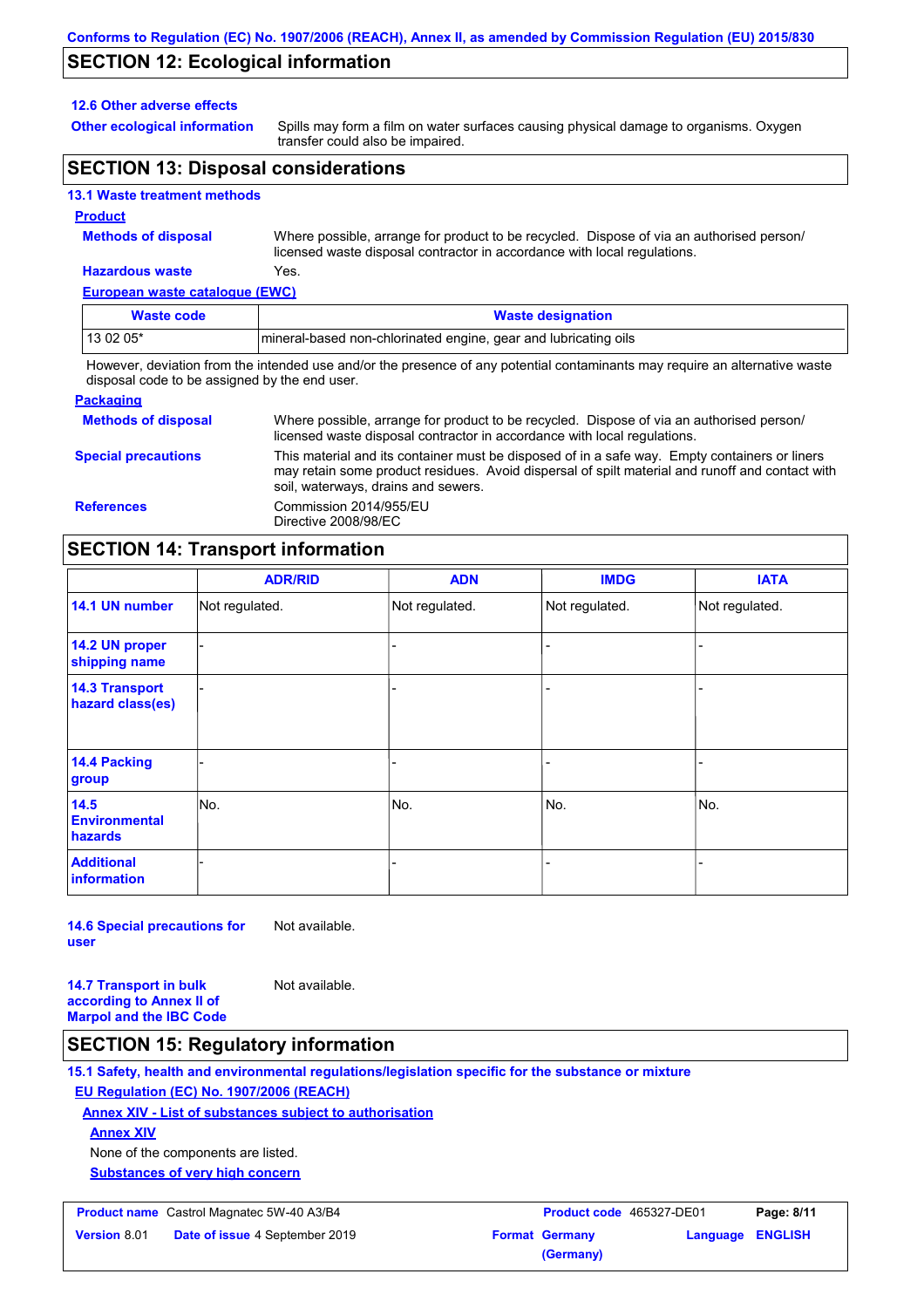# **SECTION 15: Regulatory information**

None of the components are listed.

| <b>Other regulations</b>                                           |                                                                                                                                                                                                                                                         |
|--------------------------------------------------------------------|---------------------------------------------------------------------------------------------------------------------------------------------------------------------------------------------------------------------------------------------------------|
| <b>REACH Status</b>                                                | The company, as identified in Section 1, sells this product in the EU in compliance with the<br>current requirements of REACH.                                                                                                                          |
| <b>United States inventory</b><br>(TSCA 8b)                        | At least one component is not listed.                                                                                                                                                                                                                   |
| <b>Australia inventory (AICS)</b>                                  | All components are listed or exempted.                                                                                                                                                                                                                  |
| <b>Canada inventory</b>                                            | All components are listed or exempted.                                                                                                                                                                                                                  |
| <b>China inventory (IECSC)</b>                                     | At least one component is not listed.                                                                                                                                                                                                                   |
| <b>Japan inventory (ENCS)</b>                                      | All components are listed or exempted.                                                                                                                                                                                                                  |
| <b>Korea inventory (KECI)</b>                                      | All components are listed or exempted.                                                                                                                                                                                                                  |
| <b>Philippines inventory</b><br>(PICCS)                            | At least one component is not listed.                                                                                                                                                                                                                   |
| <b>Taiwan Chemical</b><br><b>Substances Inventory</b><br>(TCSI)    | All components are listed or exempted.                                                                                                                                                                                                                  |
| Ozone depleting substances (1005/2009/EU)                          |                                                                                                                                                                                                                                                         |
| Not listed.                                                        |                                                                                                                                                                                                                                                         |
| Prior Informed Consent (PIC) (649/2012/EU)<br>Not listed.          |                                                                                                                                                                                                                                                         |
| <b>Seveso Directive</b>                                            |                                                                                                                                                                                                                                                         |
| This product is not controlled under the Seveso Directive.         |                                                                                                                                                                                                                                                         |
| <b>National regulations</b>                                        |                                                                                                                                                                                                                                                         |
| <b>Hazardous incident ordinance</b>                                |                                                                                                                                                                                                                                                         |
| <b>Hazard class for water</b>                                      | 2<br>(classified according AwSV)                                                                                                                                                                                                                        |
| <b>Prohibited Chemicals</b><br><b>Regulation</b><br>(ChemVerbotsV) | When placed on the market in Germany, this product is not subject to the Prohibited Chemicals<br>Regulation (ChemVerbotsV).                                                                                                                             |
| <b>Occupational restrictions</b>                                   | Observe employment restrictions in the following:<br>Gesetz zum Schutz der arbeitenden Jugend (Jugendarbeitsschutzgesetz - JArbSchG)<br>Gesetz zum Schutz von Müttern bei der Arbeit, in der Ausbildung und im Studium<br>(Mutterschutzgesetz - MuSchG) |
| <b>15.2 Chemical safety</b><br>assessment                          | A Chemical Safety Assessment has been carried out for one or more of the substances within<br>this mixture. A Chemical Safety Assessment has not been carried out for the mixture itself.                                                               |
|                                                                    |                                                                                                                                                                                                                                                         |

# **SECTION 16: Other information**

| <b>Abbreviations and acronyms</b>                | ADN = European Provisions concerning the International Carriage of Dangerous Goods by<br>Inland Waterway                        |                                 |            |
|--------------------------------------------------|---------------------------------------------------------------------------------------------------------------------------------|---------------------------------|------------|
|                                                  | ADR = The European Agreement concerning the International Carriage of Dangerous Goods by<br>Road                                |                                 |            |
|                                                  | $ATE = Acute Toxicity Estimate$                                                                                                 |                                 |            |
|                                                  | <b>BCF</b> = Bioconcentration Factor                                                                                            |                                 |            |
|                                                  | CAS = Chemical Abstracts Service                                                                                                |                                 |            |
|                                                  | CLP = Classification, Labelling and Packaging Regulation [Regulation (EC) No. 1272/2008]                                        |                                 |            |
|                                                  | CSA = Chemical Safety Assessment                                                                                                |                                 |            |
|                                                  | CSR = Chemical Safety Report                                                                                                    |                                 |            |
|                                                  | DMEL = Derived Minimal Effect Level                                                                                             |                                 |            |
|                                                  | DNEL = Derived No Effect Level                                                                                                  |                                 |            |
|                                                  | EINECS = European Inventory of Existing Commercial chemical Substances                                                          |                                 |            |
|                                                  | ES = Exposure Scenario                                                                                                          |                                 |            |
|                                                  | EUH statement = CLP-specific Hazard statement                                                                                   |                                 |            |
|                                                  | EWC = European Waste Catalogue                                                                                                  |                                 |            |
|                                                  | GHS = Globally Harmonized System of Classification and Labelling of Chemicals<br>IATA = International Air Transport Association |                                 |            |
|                                                  | IBC = Intermediate Bulk Container                                                                                               |                                 |            |
|                                                  | <b>IMDG = International Maritime Dangerous Goods</b>                                                                            |                                 |            |
|                                                  | LogPow = logarithm of the octanol/water partition coefficient                                                                   |                                 |            |
|                                                  | MARPOL = International Convention for the Prevention of Pollution From Ships, 1973 as                                           |                                 |            |
|                                                  | modified by the Protocol of 1978. ("Marpol" = marine pollution)                                                                 |                                 |            |
|                                                  | OECD = Organisation for Economic Co-operation and Development                                                                   |                                 |            |
| <b>Product name</b> Castrol Magnatec 5W-40 A3/B4 |                                                                                                                                 | <b>Product code</b> 465327-DE01 | Page: 9/11 |

| <b>Product name</b> Castrol Magnatec 5W-40 A3/B4 |                                       | <b>Product code</b> 465327-DE01 |                       | Page: 9/11       |  |
|--------------------------------------------------|---------------------------------------|---------------------------------|-----------------------|------------------|--|
| <b>Version 8.01</b>                              | <b>Date of issue 4 September 2019</b> |                                 | <b>Format Germany</b> | Language ENGLISH |  |
|                                                  |                                       |                                 | (Germany)             |                  |  |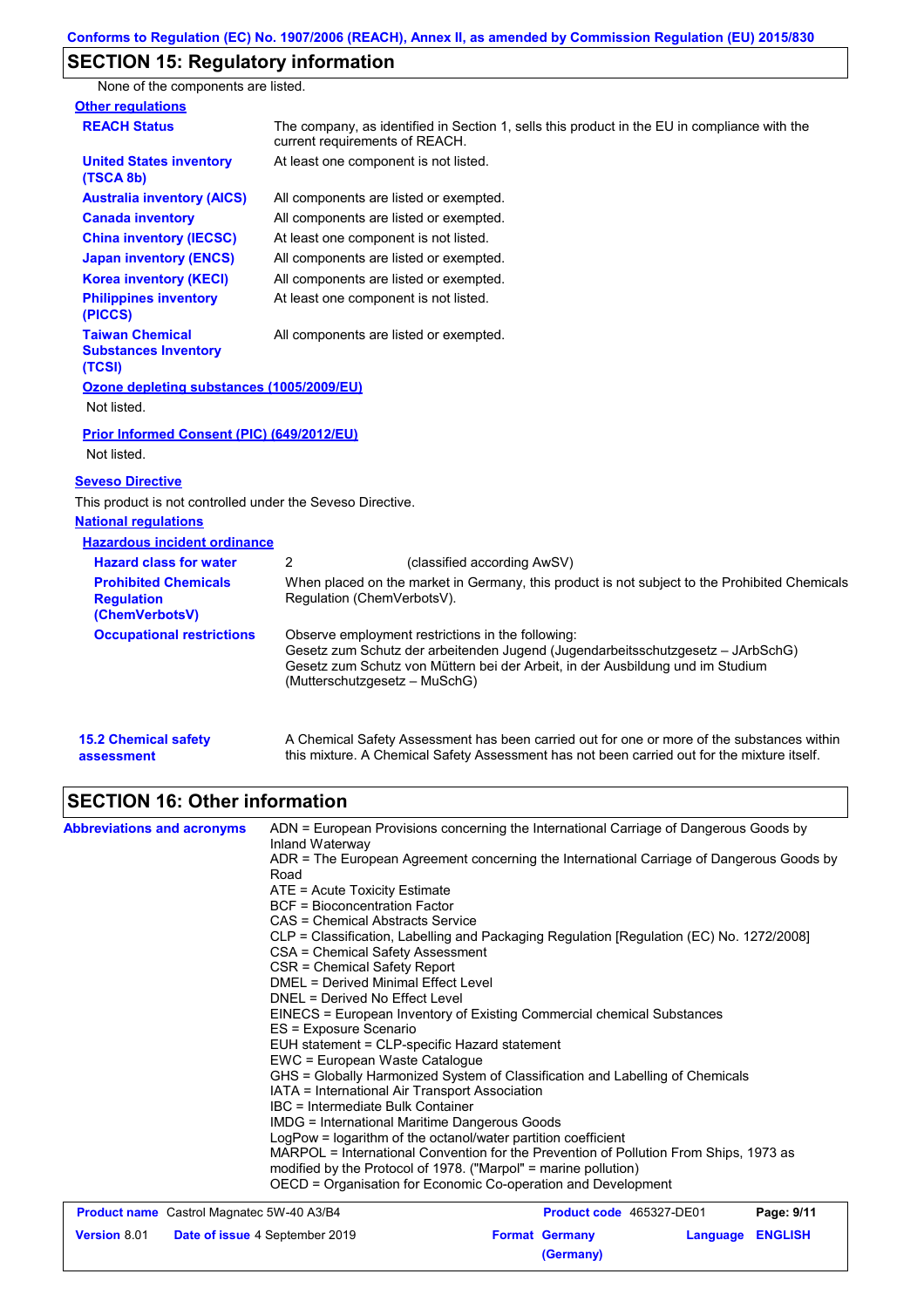### **SECTION 16: Other information**

PBT = Persistent, Bioaccumulative and Toxic PNEC = Predicted No Effect Concentration REACH = Registration, Evaluation, Authorisation and Restriction of Chemicals Regulation [Regulation (EC) No. 1907/2006] RID = The Regulations concerning the International Carriage of Dangerous Goods by Rail RRN = REACH Registration Number SADT = Self-Accelerating Decomposition Temperature SVHC = Substances of Very High Concern STOT-RE = Specific Target Organ Toxicity - Repeated Exposure STOT-SE = Specific Target Organ Toxicity - Single Exposure TWA = Time weighted average UN = United Nations UVCB = Complex hydrocarbon substance VOC = Volatile Organic Compound vPvB = Very Persistent and Very Bioaccumulative Varies = may contain one or more of the following 64741-88-4 / RRN 01-2119488706-23, 64741-89-5 / RRN 01-2119487067-30, 64741-95-3 / RRN 01-2119487081-40, 64741-96-4/ RRN 01-2119483621-38, 64742-01-4 / RRN 01-2119488707-21, 64742-44-5 / RRN 01-2119985177-24, 64742-45-6, 64742-52-5 / RRN 01-2119467170-45, 64742-53-6 / RRN 01-2119480375-34, 64742-54-7 / RRN 01-2119484627-25, 64742-55-8 / RRN 01-2119487077-29, 64742-56-9 / RRN 01-2119480132-48, 64742-57-0 / RRN 01-2119489287-22, 64742-58-1, 64742-62-7 / RRN 01-2119480472-38, 64742-63-8, 64742-65-0 / RRN 01-2119471299-27, 64742-70-7 / RRN 01-2119487080-42, 72623-85-9 / RRN 01-2119555262-43, 72623-86-0 / RRN 01-2119474878-16, 72623-87-1 / RRN 01-2119474889-13

#### **Procedure used to derive the classification according to Regulation (EC) No. 1272/2008 [CLP/GHS]**

| <b>Classification</b>                                  |                            |  | <b>Justification</b>                          |  |  |  |
|--------------------------------------------------------|----------------------------|--|-----------------------------------------------|--|--|--|
| Not classified.                                        |                            |  |                                               |  |  |  |
| <b>Full text of abbreviated H</b><br><b>statements</b> | H304                       |  | May be fatal if swallowed and enters airways. |  |  |  |
| <b>Full text of classifications</b><br>[CLP/GHS]       | Asp. Tox. 1, H304          |  | <b>ASPIRATION HAZARD - Category 1</b>         |  |  |  |
| <b>History</b>                                         |                            |  |                                               |  |  |  |
| Date of issue/ Date of<br><b>revision</b>              | 04/09/2019.                |  |                                               |  |  |  |
| Date of previous issue                                 | 29/05/2019.                |  |                                               |  |  |  |
| <b>Prepared by</b>                                     | <b>Product Stewardship</b> |  |                                               |  |  |  |

#### *I* Indicates information that has changed from previously issued version.

#### **Notice to reader**

All reasonably practicable steps have been taken to ensure this data sheet and the health, safety and environmental information contained in it is accurate as of the date specified below. No warranty or representation, express or implied is made as to the accuracy or completeness of the data and information in this data sheet.

The data and advice given apply when the product is sold for the stated application or applications. You should not use the product other than for the stated application or applications without seeking advice from BP Group.

It is the user's obligation to evaluate and use this product safely and to comply with all applicable laws and regulations. The BP Group shall not be responsible for any damage or injury resulting from use, other than the stated product use of the material, from any failure to adhere to recommendations, or from any hazards inherent in the nature of the material. Purchasers of the product for supply to a third party for use at work, have a duty to take all necessary steps to ensure that any person handling or using the product is provided with the information in this sheet. Employers have a duty to tell employees and others who may be affected of any hazards described in this sheet and of any precautions that should be taken. You can contact the BP Group to ensure that this document is the most current available. Alteration of this document is strictly prohibited.

| <b>Product name</b> Castrol Magnatec 5W-40 A3/B4 |                                       | <b>Product code</b> 465327-DE01 |                       | Page: 10/11             |  |
|--------------------------------------------------|---------------------------------------|---------------------------------|-----------------------|-------------------------|--|
| <b>Version 8.01</b>                              | <b>Date of issue 4 September 2019</b> |                                 | <b>Format Germany</b> | <b>Language ENGLISH</b> |  |
|                                                  |                                       |                                 | (Germany)             |                         |  |